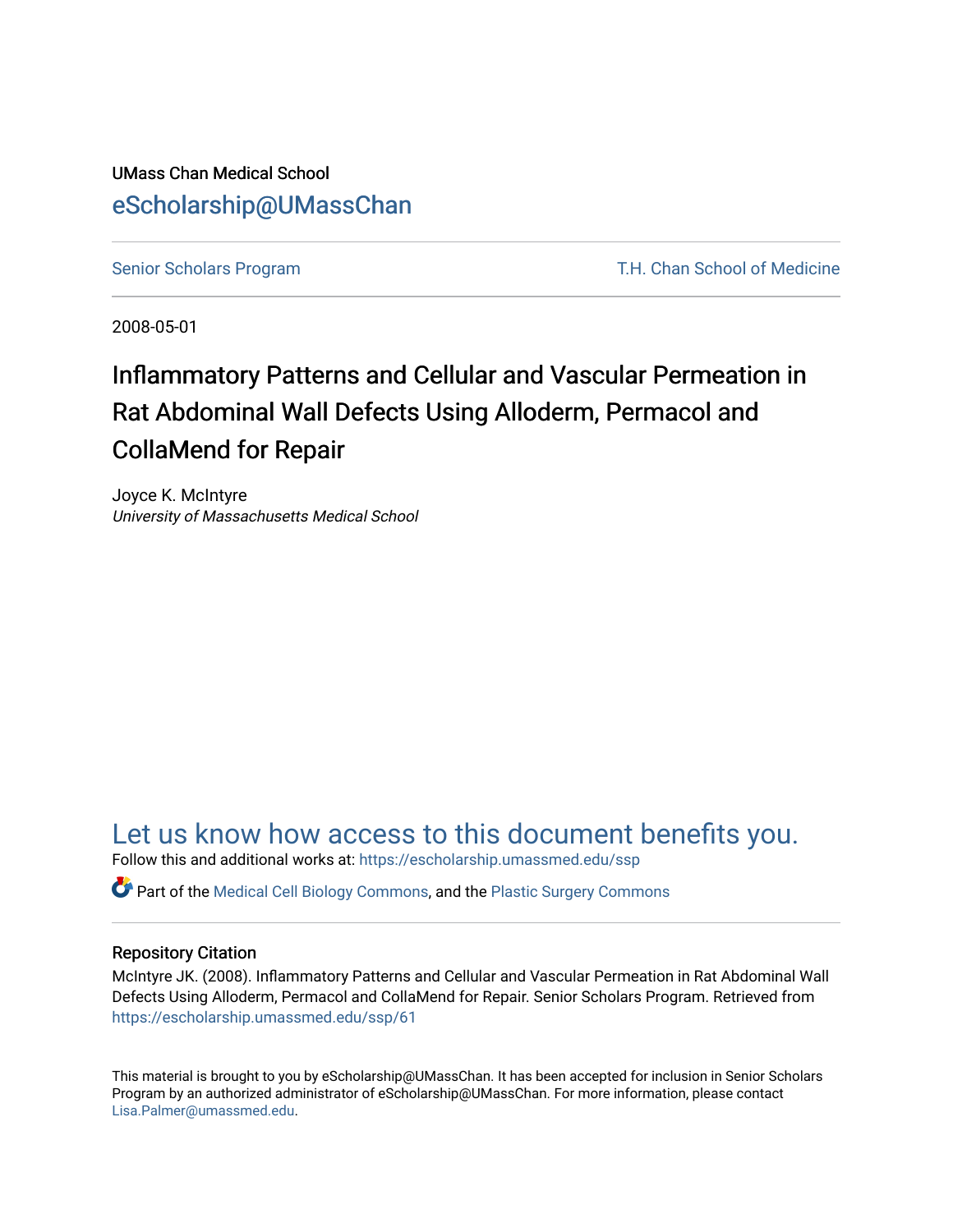## **Joyce K. McIntyre, MSIV, Class 2008 Division of Plastic Surgery**

### **Inflammatory Patterns and Cellular and Vascular Permeation in Rat Abdominal Wall Defects Using Alloderm, Permacol and CollaMend for Repair**

Joyce K. McIntyre MS4, Genevieve Broderick MD, Heather Strom BA, Ronald Ignotz PhD, Janice F. Lalikos MD and Raymond Dunn MD

**BACKGROUND:** Abdominal wall defects secondary to hernias, trauma or disease are a common problem in surgery. Complications of closing these defects with synthetic meshes include foreign body reactions, infection, and adhesions to abdominal viscera. To minimize these problems, several acellular dermis derived collagen products are being used clinically for tissue replacement/reconstruction and repair of abdominal wall defects, including both animal (bovine, porcine) and human derived products, chemically crosslinked or non-crosslinked. While these implants are in use clinically, the inflammatory response each causes, cellular and vascular permeation into the implant, and relative amount of implant remodeling have not been completely characterized.

**PURPOSE**: The purpose of this study is to compare Alloderm (LifeCell Corporation, Branchburg NJ), Permacol (Tissue Science Laboratories, Andover, Ma) and CollaMend (C.R. Bard, Murray Hill, NJ) in a rat model, using histologic staining to evaluate the patterns of inflammatory response, cellular and vascular permeation into implant, and relative amount of implant remodeling.

**METHODS:** Abdominal wall defects were created in 127 Spraque Dawly rats by removing a one centimeter by three centimeter portion of rectus muscles lateral to the midline. Rats were randomized into four groups, and the defect was repaired with an inlay graft of one centimeter by three centimeter sections of Alloderm, Permacol and CollaMend; the fourth group served as the control and the defect was closed primarily. 4.0 Prolene was used to close the abdominal wall defect in all rats; the skin was closed in a running subcuticular fashion with 4.0 PDS. Rats were sacrificed at time intervals of three days, one week, two weeks, one month, three months and six months. The defect area was explanted, including the implants with a surrounding muscle strip, placed into formalin, and two representative samples from each group at each time point were sectioned. Sections were stained with Hemotoxylin and Eosin (H&E), Mason's Trichrome (stains cell nuclei and cytoplasm red, collagen blue), and Verhoeff stain (stains mature elastin black.)

**RESULTS:** Three distinct inflammation patterns were noted in the Permacol, CollaMend and Alloderm groups, compared to the control group and to one another. Cellular infiltration peaked much earlier in the Alloderm implants with blood vessel formation in the implant identifiable by 14 days and evidence of thick channels of cellular infiltrate pushing apart the implant matrix. Both the Permacol and CollaMend implants developed distinct patterns of inflammation on their ventral and dorsal portions, but these thick cellular coats did not appear to "send" cells into the implant. By one month in the CollaMend implants, the ventral coat of cells was totally disconnected from the implant itself, and the implant as a whole was only sparsely infiltrated by cells. The Permacol group at one month had